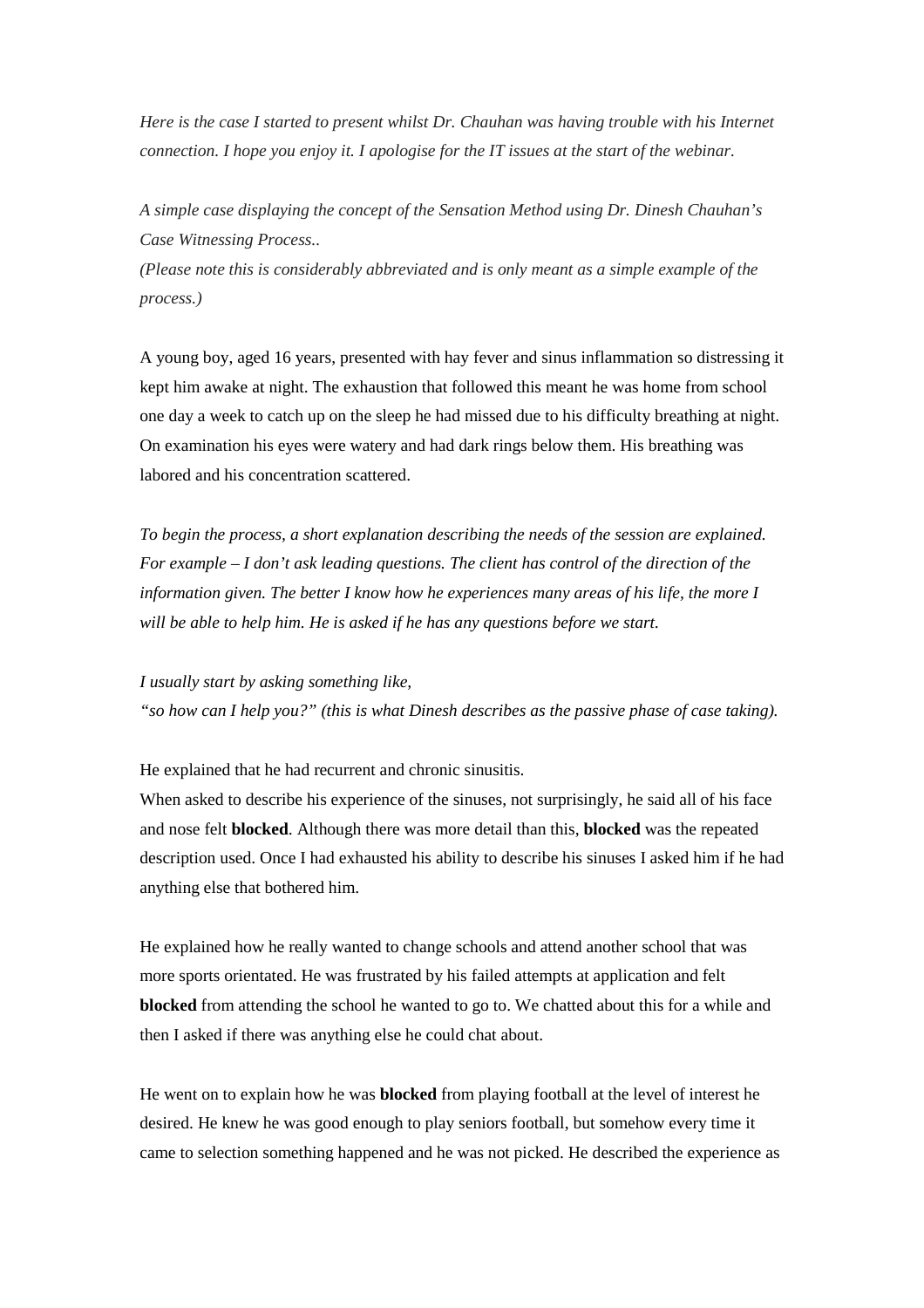being **blocked** from the opportunity. We chatted about this for a while and then I asked if there was anything else he could chat about.

He went on to complain that his parents **blocked** him from the social life he craved. They did not trust him and would not let him attend functions that they perceived as inappropriate. His experience was he was locked in his room and **blocked** from enjoying life.

*Clearly the pattern or sensation in this case was 'blocked'. As his health companion I brought this to his attention (he had not realised he had made the same description in all areas) and asked him to describe blocked further, (this is what Dinesh describes as the active phase of case taking).*

He explained that **blocked** meant that he had come up against a wall. I asked him what happens when he comes up against a wall. He replied that he fights against it, throws himself at it, does all he can to remove the **block**. I asked if that was helping and he laughed, absolutely not. I just feel frustrated. Life should flow, but I come against blocks and can't carry on. It is such a struggle.

*This takes us to the remedy quite clearly.*

*What we know is the main feeling is 'blocked'.* 

*We know that his response to that or how he handles the block is with frustration and struggle.*

*Using the sensation method of investigation we can confidently go to the cruciferae family – more commonly known as the brassicas. The experience of this family, according to the sensation method is:*

*Obstruction, blocked, hindered, things cannot flow freely.* 

*The second part is the miasm – when the response is struggle and frustration the miasm is ringworm.*

*The ringworm miasm in the cruciferae family leads us to the remedy – sinapsis album and this is what I prescribed for this boy.*

*When I take a case I like to enable the patient to gain a conscious connection to what the disease is telling them. Although the correct remedy will help them make good choices for themselves I find when they really understand their disease they are more inclined to recognise poor choices and are more inclined to respond rather than react to life's difficulties.*